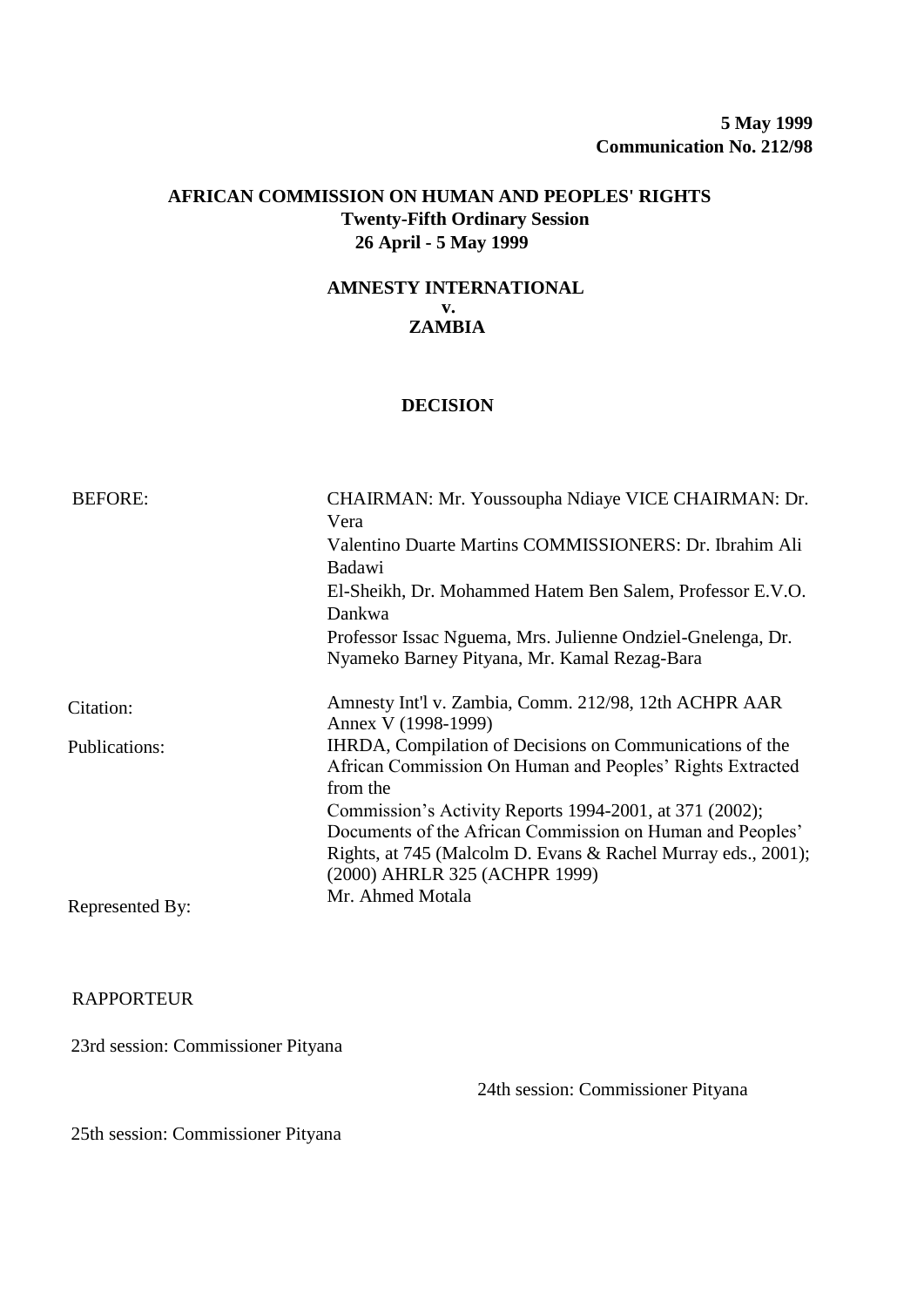## SUMMARY OF FACTS

1. The communication is submitted by Amnesty International on behalf of William Steven Banda and John Lyson Chinula.

2. Complainant alleges that Zambia has violated the provisions of African Charter in that:

(1) Mr. William Steven Banda was served with a deportation order on 10 November 1991. The reason given was that "in my opinion by his presence he (is) likely to be a danger to peace and good order in Zambia". He contested the order through the courts of Zambia.

(2) On 25 October 1994, William Steven Banda was deported to Malawi unlawfully, wrongfully and out of political malice. He alleges that he was blindfolded and drugged, driven by Zambian immigration service and para-military police officers. He entered Malawi through Mchinji border post and later dumped at Lilongwe Police station.

(3) John Luson Chinula was removed from his home in Ndola on 31 August 1994. He was driven to Lusaka International Airport with the intention of deporting him. He was served with a deportation order signed by the Minister of Home Affairs alleging that he was a threat to Zambia's peace and security. He was forcibly sedated and later found himself at Lilongwe Police station in Malawi. His Warrant of Deportation also alleged that he was "by his presence, likely to be a danger to peace and good order in Zambia". No reason in law or in fact was advanced for this finding.

(4) Both complainants were prominent political figures in Zambia. They were leading members of UNIP, the party that had been in power since Independence in 1964. UNIP was defeated by MMD in the first multi-party elections of November 1991.

- 3. William Steven Banda exhausted all domestic remedies in that, his matter went to the Supreme Court of Zambia. John Lyson Chinula could not effect any remedies through the Zambian courts because he was deported and was given no opportunity to approach the Zambian courts.
- 4. It is alleged by the complainant that prior to his forcible expulsion from Zambia under order of deportation, William Banda exhausted local remedies through his appeal to the High Court of Zambia in 1992 and the Supreme Court of Zambia in 1994.

5. Complainant alleges that the Zambian government's deportation of the two men amounted to "forcible exile".

- 6. Complainant alleges that attempts to seek redress through existing national legal remedies both in Zambia and in Malawi have been futile.
- 7. Complainant also charges that John Chinula was not allowed recourse to the national courts of Zambia. He was prevented from returning to Zambia by threats of imprisonment by the Zambian authorities.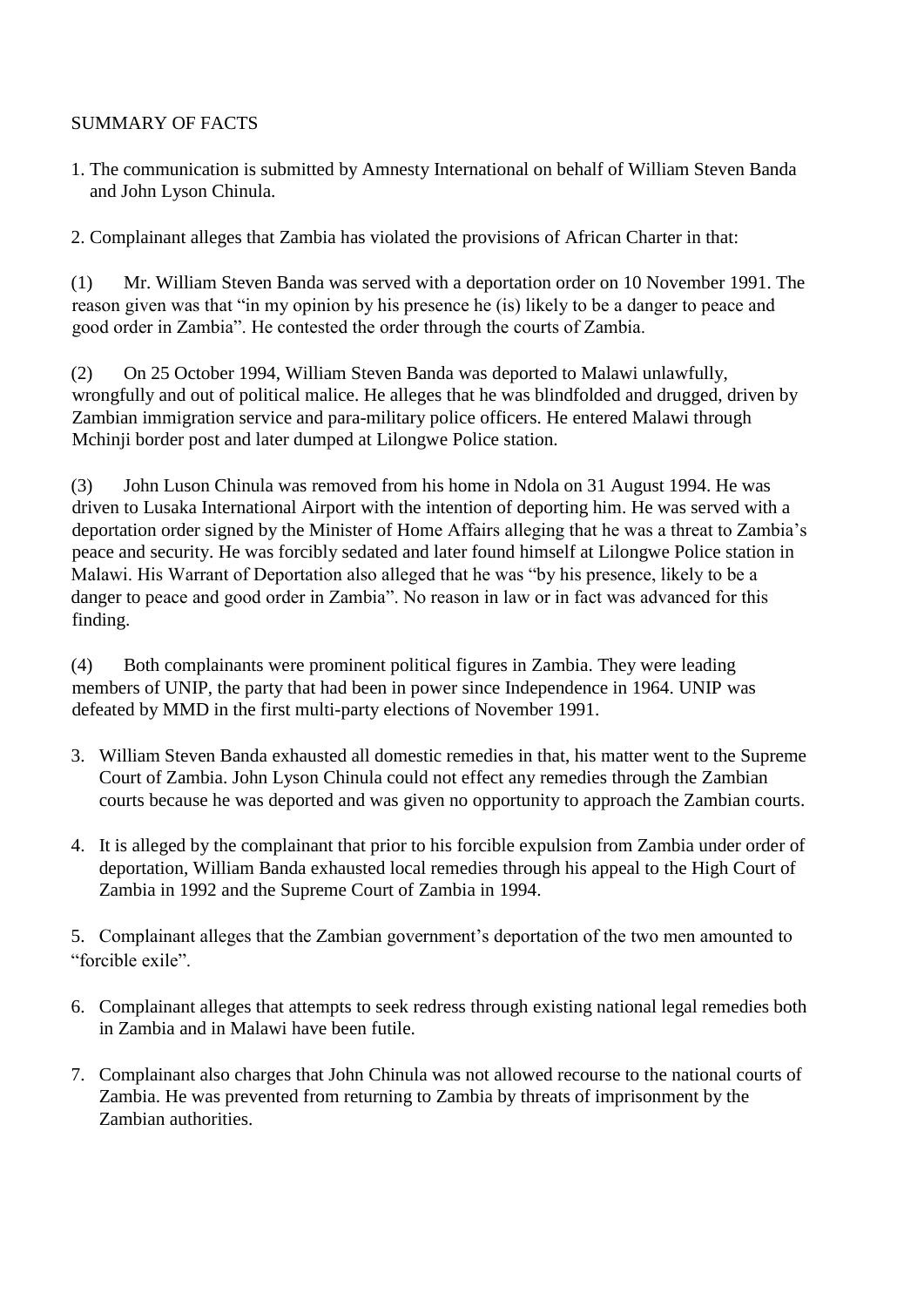- 8. Complainant states that Banda and Chinula have obtained two judgements at the High Court of Malawi confirming that they were not citizens of Malawi. The government of Malawi has failed to comply with the judgement of the Court wh . Complainant states that Banda and Chinula have obtained two judgements at the High Court of Malawi confirming that they were not citizens of Malawi. The government of Malawi has failed to comply with the judgement of the Court which ordered that they be assured to return to Zambia. They have therefore exhausted all available local remedies at their disposal.
- 9. Complainant prays that the Commission adopt interim measures to allow the deportees to return to Zambia immediately. Complaint:
- 10. Complainant alleges that Articles 2, 5, 7(1)(a), 8, 9, 9(2), 10, 12(2), 13(1), 18(1), 18(2) of the African Charter have been violated. Procedure:
- 11. Communication is dated 6 March 1998 and was sent by mail.
- 12. On 18 March 1998, a letter was sent to the complainant acknowledging receipt.
- 13. At its 23rd ordinary session held in Banjul, The Gambia, the Commission decided to be seized of this matter and declared the communication admissible. The Commission also requested that provisional measures be adopted by the Government of Zambia, namely to allow the burial of Mr. John L. Chinula, in Zambia and the return of Mr. William S. Banda to his family in Zambia pending the finilization of the matter by the Commission.
- 14. On 10 July 1998, the Secretariat of the Commission wrote to the Ministry of Foreign Affairs, Zambia, informing them of the decision of the 23rd Ordinary Session, drawing attention to the request for provisional measures to be taken by the government of Zambia.
- 15. A copy of the Note was also sent to the Embassy of Zambia in Addis Ababa. When there was no reply, the Secretariat sent a reminder on 17 September 1998. The Embassy replied on 21 September that the Note Verbale was received but did not enclose the communication referred to.
- 16. The representative of the Government of Zambia appeared before the Commission on 26th and 27th of October 1998 at the 24th ordinary session. He presented a statement in response to the communication.
- 17. At the 24th ordinary session, the Commission postponed consideration of this for a decision on the merits to the next session.
- 18. On 26th November 1998, the Secretariat conveyed the decision of the Commission to the parties concerned.
- 19. In preparation for a hearing on this matter, the Rapporteur for this communication requested the parties to address only some of the critical matters he had identified. Mr. Ahmed Motala represented Amnesty International. Mr. Clifford Msika of the Centre for Human Rights and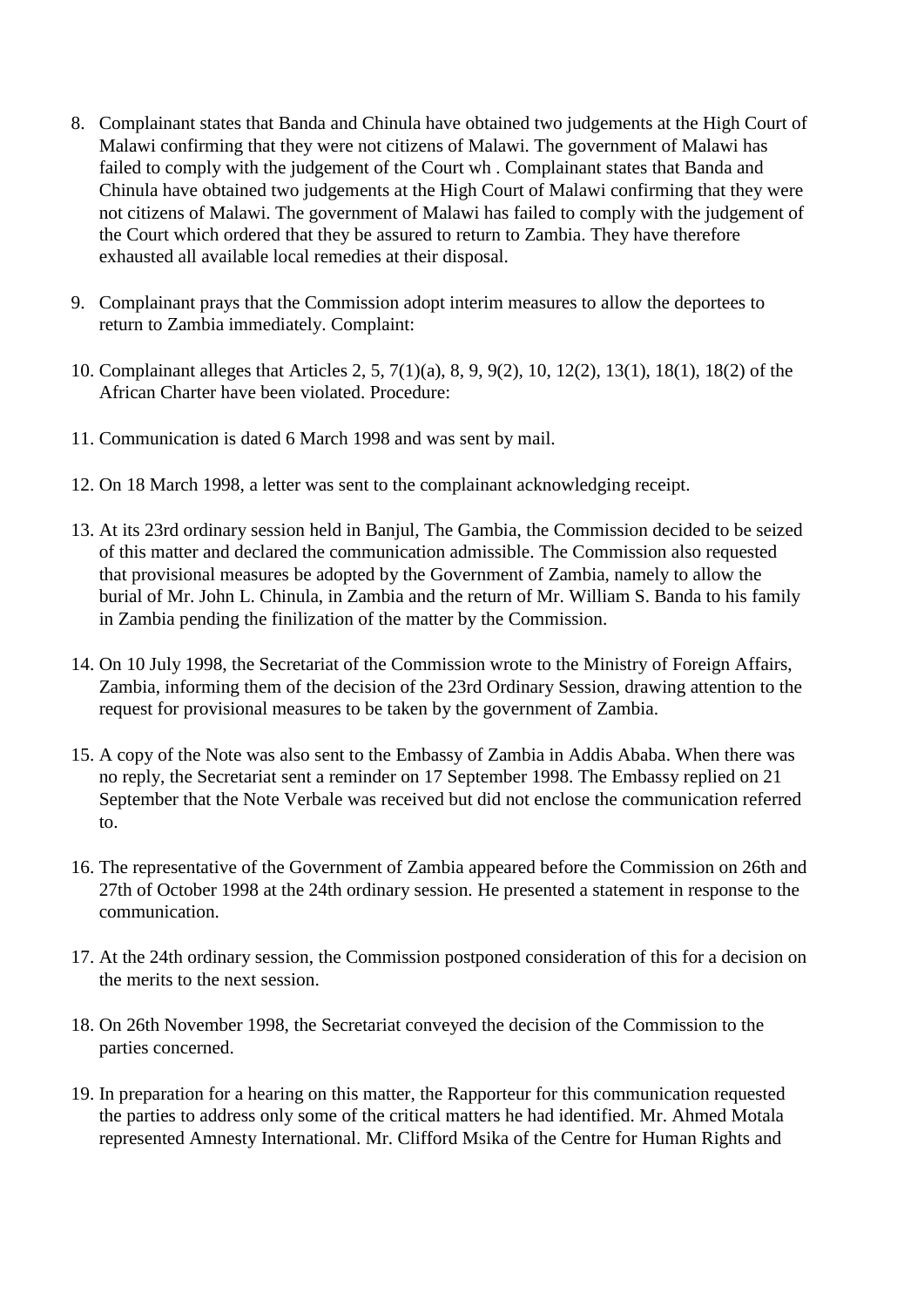Rehabilitation, Lilongwe, Malawi, assisted him. Mr. William Steven Banda was also present. The

Zambian Government was represented by Mr. Palan Mulonda, Senior State Advocate in the Ministry of Legal Affairs accompanied by Mr. K.K. Nsemukila, Deputy Permanent Secretary, Home Affairs Department and Ms. Lucy M. Mungoma of Foreign Affairs Department with responsibility for Africa and OAU relations. The Commission also heard testimony from Mr. William Steven Banda.

## THE ARGUMENT:

- 20. Mr. Motala argued that Zambia was bound by the African Charter which it ratified in 1984. It, therefore, was obliged to extend the rights in the Charter to "every individual" except where political rights are specifically indicated as in Article 13 for example. He argued that Zambia was in violation of Article 12 especially sub article 2 which provides that "every individual" has a right to leave one's country and to return. It also says that a "non-national legally admitted in a territory of a State Party may only be expelled from it by virtue of a decision taken in accordance with the law…". He alleged discrimination on the basis of ethnic group and social origin (Article 2) and on the basis of political opinion. The treatment the complainants received violated the victims rights to human dignity and freedom of movement. In the case of Chinula, he was deprived of the right to have his cause heard (Article 7). He insisted that the actions against complainants were politically motivated. They have been left in a strange country destitute.
- 21. Mr. Mulonda, for the government, stated that the government did not act with political malice. It acted within the law. The investigations against Banda began in 1976 and against Chinula in 1974 long before the present regime came into power. He denied that the deportees were drugged and dumped across the border. He stated that the Malawi authorities received them. The government of Zambia was acting within its sovereign rights in ordering its internal affairs, regulating immigration and was within the provision or limitation of the right stipulated in

Article12: "This right may only be subject to restriction as provided for by law for the protection of nation security, law and order, public health and morality".

LAW

# ADMISSIBILITY:

- 22. Admissibility of communications under the African Charter is governed by Article 56, which sets out conditions that must be met before they are considered by the Commission.
- 23. Article 56 of the Charter reads:

"Communications … shall be considered if they: … (5) are sent after exhausting local remedies, if unless it is obvious that this procedure is unduly prolonged"

24. This provision of the Charter is necessarily first considered before any substantive consideration of a complaint.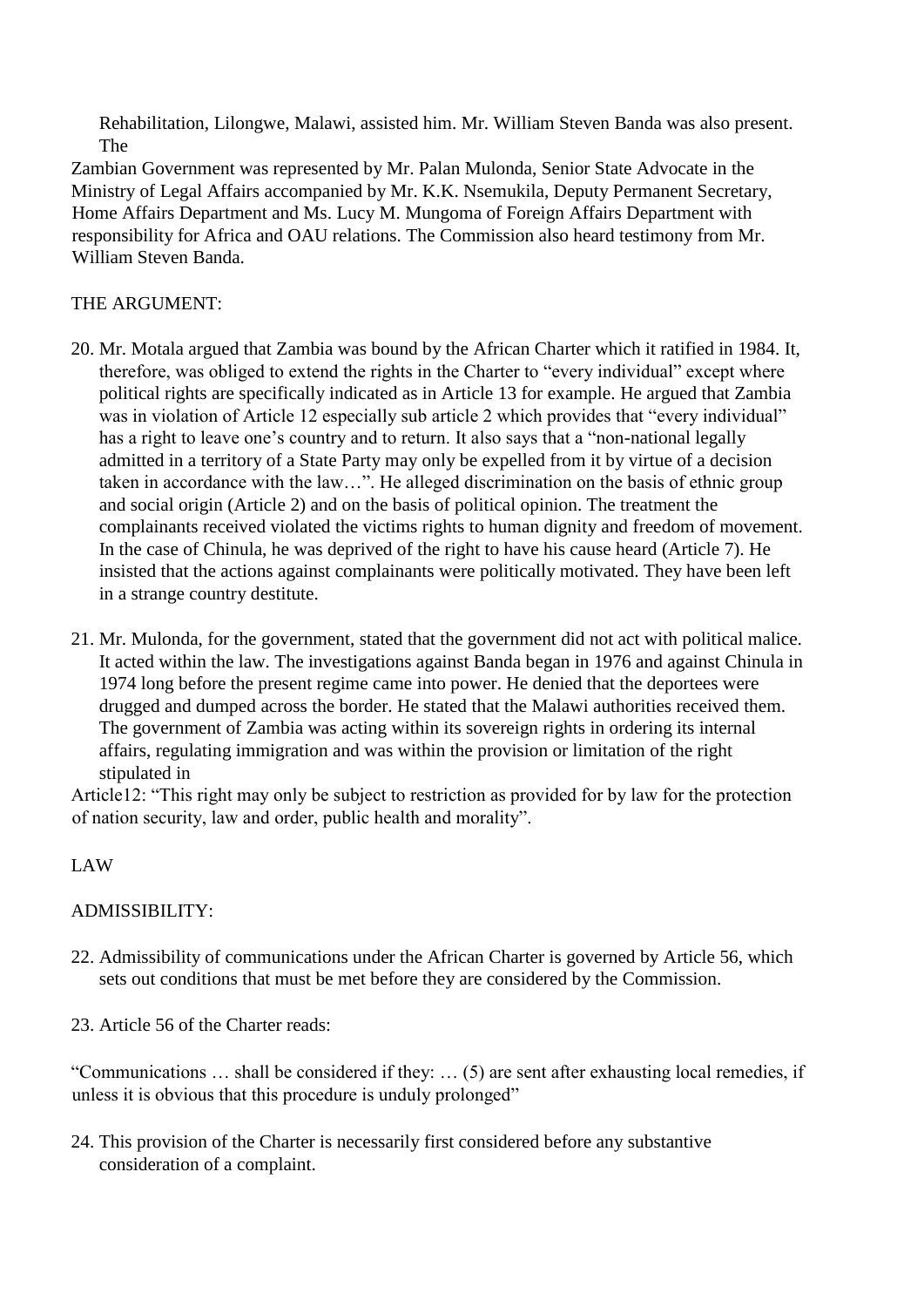- 25. In the present case all local remedies have been exhausted and there is documentary evidence made available to the Secretariat of the Commission in support of this claim. As already stated in the case of Chinula, the arbitrary deportation prevented him from exercising this right.
- 26. The complainant has attached to the communication copies of the following judgements/orders obtained by William Banda and John Chinula;

i. Consent Order of 13 March 1995, High Court of Lilongwe, in Miscellaneous Cause No. 2 of 1995;

ii. Judgement of 30 June 1997, High Court of Malawi in Lilongwe, in Miscellaneous Cause No. 2 of 1995;

iii. Judgement No. 16 of 1994, Supreme Court of Zambia in Lusaka, in Banda vs. Chief Immigration Officer and Attorney General;

iv. Judgement No. JH/12 of 1991, High Court of Zambia in Chipata, in Banda vs Chief Immigration Officer and Attorney General.

For these reasons the Commission declares the communication admissible.

### **MERITS**

27. Zambia ratified the African Charter on Human and Peoples' Rights in January 1984.

- 28. A number of supporting documents were submitted: On Banda, the transcript of the judgement by Kakusa J in the High Court of Zambia held at Chipata; the judgement on appeal by Bweupe DCJ in the Supreme Court in Lusaka. The various decisions of the Malawi Court and affidavits submitted in support. The Government also submitted documents on Banda and Chinula.
- 29. Regarding William Steven Banda, the judgement of Justice Kakusa in the High Court is instructive. The judge found that there was no evidence, on a balance of probabilities, to prove that Banda was born in Zambia of Zambian parents. He found that Banda was an unreliable witness. He, however, refused to rule as to where Banda originated from. He dismissed all evidence that suggested that Banda was from Malawi, as inadmissible and hearsay. He also noted that the government had failed to produce the alleged Malawian father of Banda. The judge also made the following obiter dictum without justifying his opinion, that "once it is shown on a balance of probabilities that a petitioner is not a citizen of this Republic he becomes a deportable person even if the country to which he must proceed is unknown … possession of a National Registration Card … does not confer citizenship…" (at p J25). It appears that the authorities relied on this statement in deporting William Steven Banda.
- 30. The judge also expressed himself in sympathy with Banda's predicament. He said "the petitioner has been in Zambia for a long time and has, in his own way, contributed in the political arena … Zambia has become almost the petitioner's only home - a de facto situation -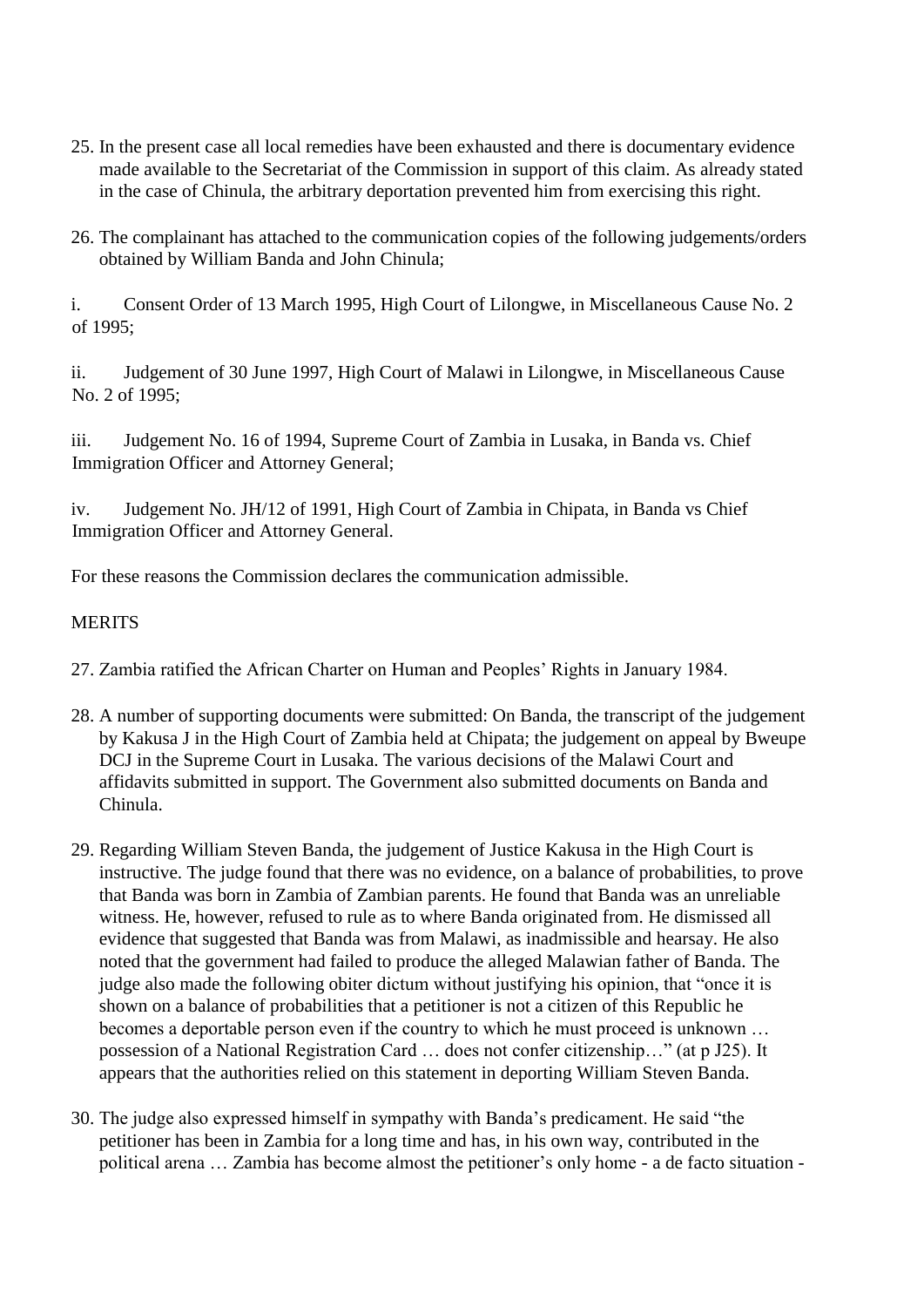upon which the executive may exercise its discretion and, maybe, consider normalising the status of petitioner should he apply… If this court were empowered to declare persons like petitioner be Zambians, the petitioner would have received a favourable declaration considering his long stay in Zambia and the role he played" (J25).

- 31. It is not denied that on the day of the judgement, William Steven Banda was taken into custody and deported to Malawi. In addition, Banda charges that his pleas that he be taken to South Africa were ignored including his request for a five-days stay of execution of the warrant.
- 32. It is evident that the Malawi Courts are irrelevant for purposes of deciding this matter against Zambia. The fact that they declared complainants not to be Malawi citizens is neither here nor there. Secondly, the Commission is not competent to substitute the judgements of the Zambian courts, especially on matters of fact. It must be accepted that the legal processes were appropriate and conducted in a manner that showed respect for the rule of law. The legal processes in Zambia did not violate the principles of the Charter. The Commission must, therefore, accept that William Steven Banda was not a Zambian by birth or descent.
- 33. This does not mean, however, that the Commission should not raise questions of law especially as the Zambian courts did not consider the obligations of Zambia under the African Charter. The court also failed to rule on the alleged reason for the deportation, namely, that his presence was likely "to endanger peace and good order in Zambia…". There was no judicial inquiry on the basis in law and in terms of administrative justice for relying on this 'opinion' of the Minister of Home Affairs for the action taken. The fact that Banda was not a Zambian by itself, does not justify his deportation. It must be proved that his presence in Zambia was in violation of the laws. To the extent that neither Banda nor Chinula were supplied with reasons for the action taken against them means that the right to receive information was denied to them (Article 9(1)).
- 34. The Rapporteur invited the parties to give guidance on the authority of the Charter where it was in contradiction to domestic law. That seems relevant because Zambia ratified the Charter by Executive Act. That means that there is legislative process that domesticates international human rights treaties. Mr. Mulonda affirmed Zambia's commitment to abide by the treaties it is party to. He also confirmed that Zambia operated a dual legal system and that the Charter is not considered to be a self executing measure. Nonetheless, Zambia accepted the binding character of the Charter in Zambia.
- 35. By all accounts, though, Banda was in possession of Zambian national registration certificate and a passport. For many years he freely used these without challenge. Immediately following the verdict of the Supreme Court, he voluntarily presented himself to the police but he was forcibly deported. This meant that he was denied the opportunity to pursue the option of applying for citizenship by naturalisation in terms of the Citizenship Act. Granted, the government argues that Banda had obtained the documents of registration and Passport by making false claims about his place of birth. He could not therefore, be approaching the court with clean hands. The unstated implication being that the chances of his obtaining naturalisation were negligible. In truth, of course, the Court did not say that Banda was an illegal immigrant. It simply disputed his claims to being Zambian by birth. It was not proved,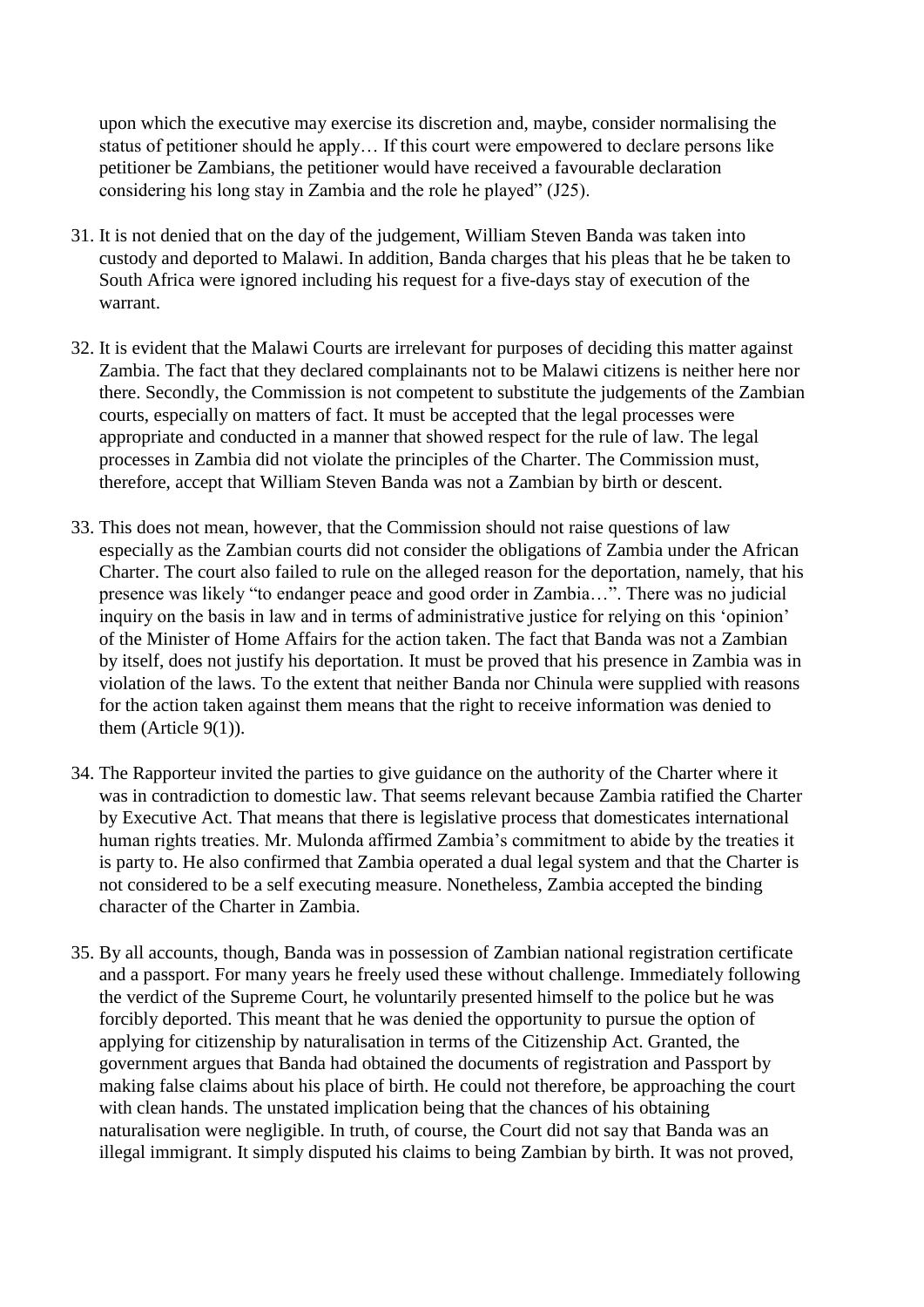therefore, that Banda was in Zambia illegally. It was not proved, therefore, that Banda was in Zambia illegally.

- 36. Zambia has contravened Article 7 of the Charter in that he was not allowed to pursue the administrative measures, which were opened to him in terms of the Citizenship Act. More importantly, Zambia is in breach of Article 7(2) which says that "no one may be condemned for an act or omission which did not constitute a legally punishable offence at the time it was committed…" By all accounts, Banda's residence and status in Zambia had been accepted. He had made a contribution to the politics of the country. The provisions of Article 12(4) have been violated.
- 37. The allegations of violations of Articles 2, 4, 5, 6, 9 and 10 may now be addressed. The evidence that William Steven Banda was a political opponent of the ruling MMD cannot be lost sight of. The manner in which he was treated was demeaning of the dignity and status of somebody of his standing in society. It appears that he was singled out for action because of his ethnic origin, which incidentally, is also found in Zambia. The authorities insisted on deporting him to Malawi even though, he told them that he knew nobody there. There was no compelling evidence that he had roots in Malawi having lived in Zambia, by their own admission, since about 1964. Counsel for Zambia argued that Banda was "accepted" by the Malawi immigration authorities. Whatever may have been the "legal" basis for such "acceptance", Malawi courts have ruled that they were not citizens of Malawi. In addition, unlawful deportation could not be said to obliterate their rights in Zambia.
- 38. John Lyson Chinula was in an even worse predicament. He was not given any opportunity to contest the deportation order. Surely, government cannot say that Chinula had gone underground in 1974 having overstayed his visiting permit. Chinula, by all account, was a prominent businessman and politician. If government wished to act against him they could have done so. That they did not, does not justify the arbitrary nature of the arrest and deportation on 31 August

1994. He was entitled to have his case heard in the Courts of Zambia. Zambia has violated Article 7 of the Charter. Having made that finding, the findings in para 30 of above also obtain in this circumstance.

- 39. The Commission had requested provisional measures in terms of Rule 111 of the Rules of Procedure. Zambia must be required to allow the return of William Steven Banda with a view to making application for citizenship by naturalisation. No evidence was led before the Commission for compensation. The evidence is that Banda had lost his job as governor after the 1991 elections. No award for compensation is called for.
- 40. John Lyson Chinula died in Malawi. He was a prominent businessman. His deportation must have caused prejudice to his business interests. His family is requesting the return of his body for burial in Zambia. The Government of Zambia should be required to grant that wish.
- 41. The Government of Zambia has relied on the "caw-back" clause of Article 12(2): "This right may only be subject to restrictions, provided for by law for the protection of national security, law or order, public health or morality…"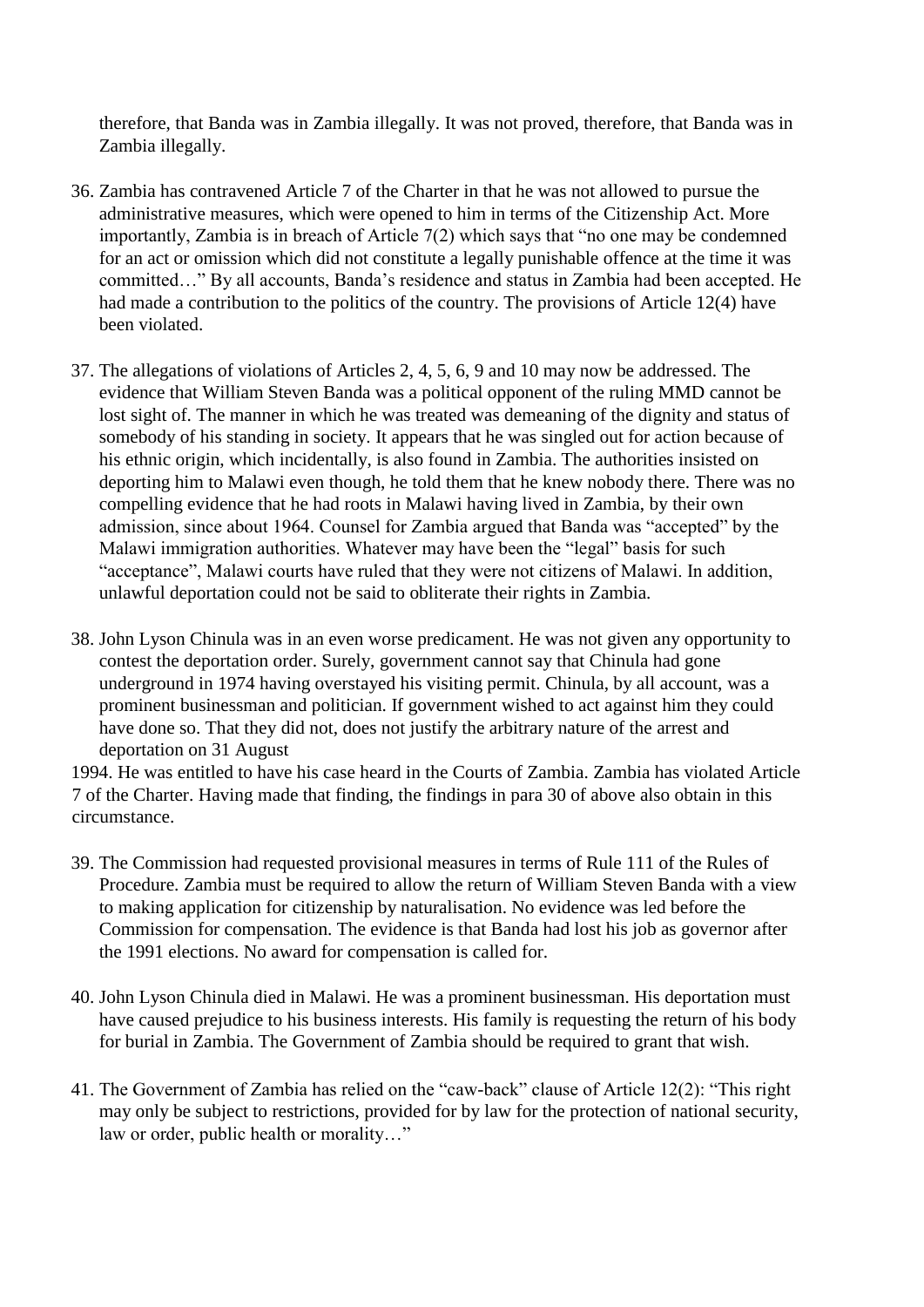- 42. The deportation order also stated that the deportees were considered " a danger to peace and good order to Zambia". The Commission is of the view that the "claw-back" clauses must not be interpreted against the principles of the Charter. Recourse to these should not be used as a means of giving credence to violations of the express provisions of the Charter. Secondly, the rules of natural justice must apply. Among these are in the audi alterm partem rule, the right to be heard, the right of access to the Court. The Court in Zambia, in Banda's case failed to examine the basis of administrative action and as such, it has not been proved that the deportees were indeed a danger to law and order. In any event the suggestion that they were "likely" to be a danger was vague and not proved. It is important for the Commission to caution against a too easy resort to the limitation clauses in the African Charter. The onus is on the state to prove that it is justified to resort to the limitation clause. The Commission should act bearing in mind the provisions of Articles 61 and 62 of the Charter.
- 43. Article 2 of the Charter reads:

"Every individual shall be entitled to the enjoyment of the rights and freedoms recognised and guaranteed in the present Charter without distinction of any kind such as race, ethnic group, colour, sex, language, religion political or any other opinion, national and social origin, fortune, birth or other status".

- 44. By forcibly expelling the two victims from Zambia, the State has violated their right to enjoyment of all the rights enshrined in the African Charter. This Article imposes an obligation on the Zambian Government to secure the rights protected in the African Charter to all persons within their jurisdiction irrespective of political or any other opinion. This obligation was reaffirmed by the Commission in Rencontre Africaine pour la Défense des Droits de l'Homme / Zambia (Communication 71/92). The arbitrary removal of one's citizenship in the case of Chinula cannot be justified.
- 45. Article 9(2) states:

"Every individual shall have the right to express and disseminate his opinions within the law".

- 46. Both Banda and Chinula were leading politicians and businessmen. Both had lived in Zambia for decades. Even if deportation action had been initiated against them in 1974 and 1976, it can be safely assumed that the action had been advanced unless it is proved that that was ction was accelerated upon the assumption of office of MMD government in 1991, we are therefore persuaded that the deportations were politically motivated. This provision of the Charter reflects the fact that freedom of expression is a fundamental human right, essential to an individual personal development, political consciousness and participation in the public affairs of his country. The Commission has to determine whether the "deportations", being politically, motivated violate the provisions of Article 9(2) of the African Charter as the two victims were denied the right to freedom of conscience as stipulated in Article 8 of the Charter.
- 47. Article 8 of the African Chater states: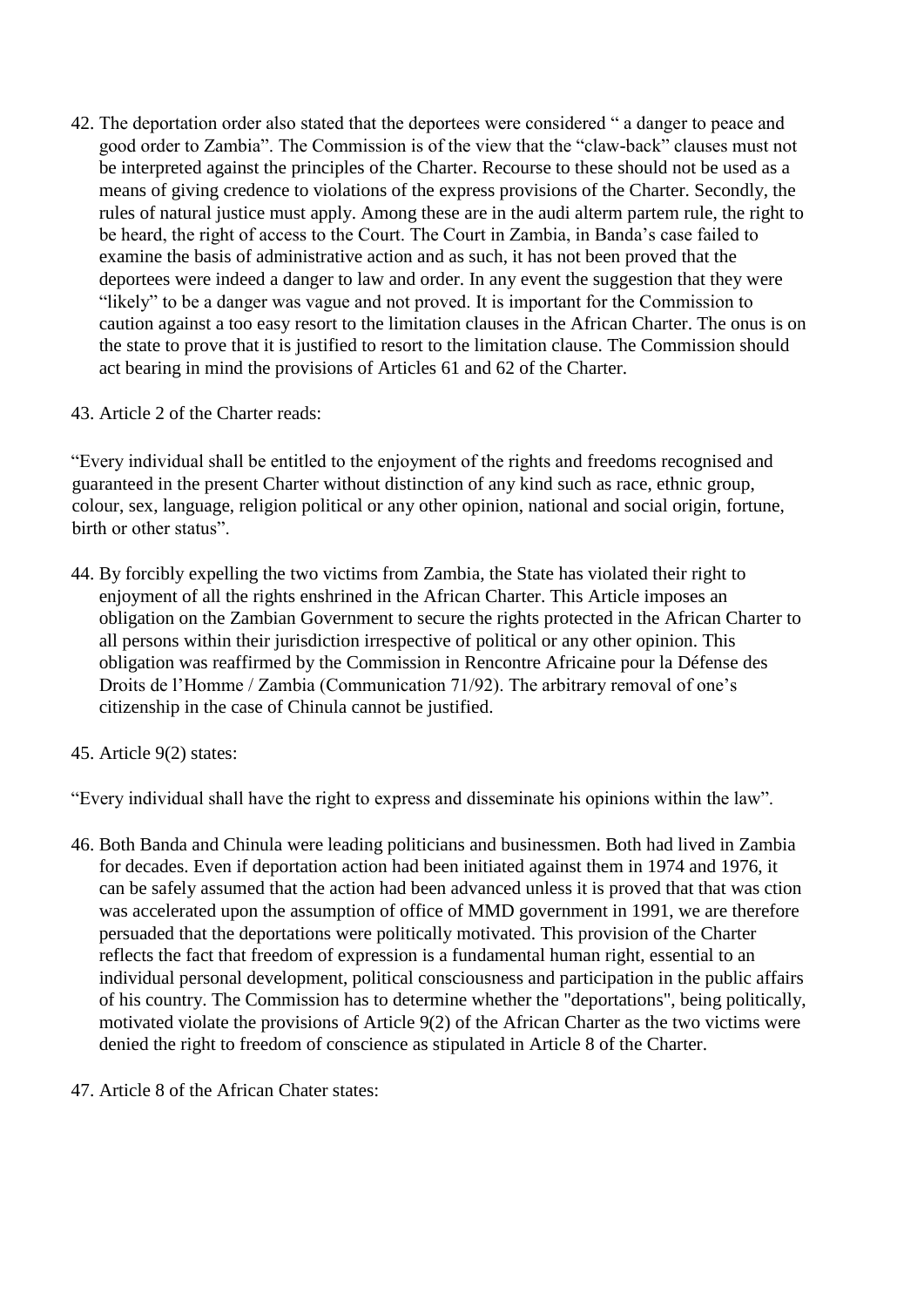"Freedom of conscience, the profession and free practice of religion shall be guaranteed. No one may, subject to law and order, be submitted to measures restricting the exercise of these freedoms".

48. Article 10 of the Charter, which states;

"Every individual shall have the right to the free association provided that he abides by the law".

- 49. In deporting the two men, the government of Zambia has denied them the exercise of their right to freedom of association. This is so since they have been prevented from associating with their colleagues in the United National Independence Party and participating in their activities.
- 50. As the African Commission ruled in the case of John K. Modise / Botswana, by forcing Banda and Chinula to live as stateless persons under degrading conditions, the government of Zambia has deprived them of their family and is depriving their families of the men's support, and this constitutes a violation of the dignity of a human being. Thereby violating Article 5 of the Charter, which guarantees the right to:

"the respect of the dignity inherent in a human being and to the recognition of his legal status".

- 51. The forcible explusion of Banda and Chinula by the Zambian government has forcibly broken up the family unit which is the core of society thereby failing in its duties to protect and assist the family as stipulated in Article 18(1) and 18(2) of the Charter;
- (1) "The family shall be the natural unit and basic of society. It shall be protected by the State…"
- (2) "The State shall have the duty to assist the family which is the custodian of morals and traditional values recognised by the community".
- 52. Article 7(1)(a)states that:

"Every individual shall have the right to have his cause heard…

…

(1) the right to an appeal to competent national organs against acts of violating his fundamental rights as recognised and guaranteed…"

53. The Zambia government by denying Mr. Chinula the opportunity to appeal his deportation order has deprived him of a right to fair hearing which contravenes all Zambian domestic laws and international human rights laws.

FOR THESE REASONS, THE COMMISSION holds a violation of Article 2; holds a violation of Article 7(1)(a); holds a violation of Article 8; holds a violation of Article 9(2); holds a violation of